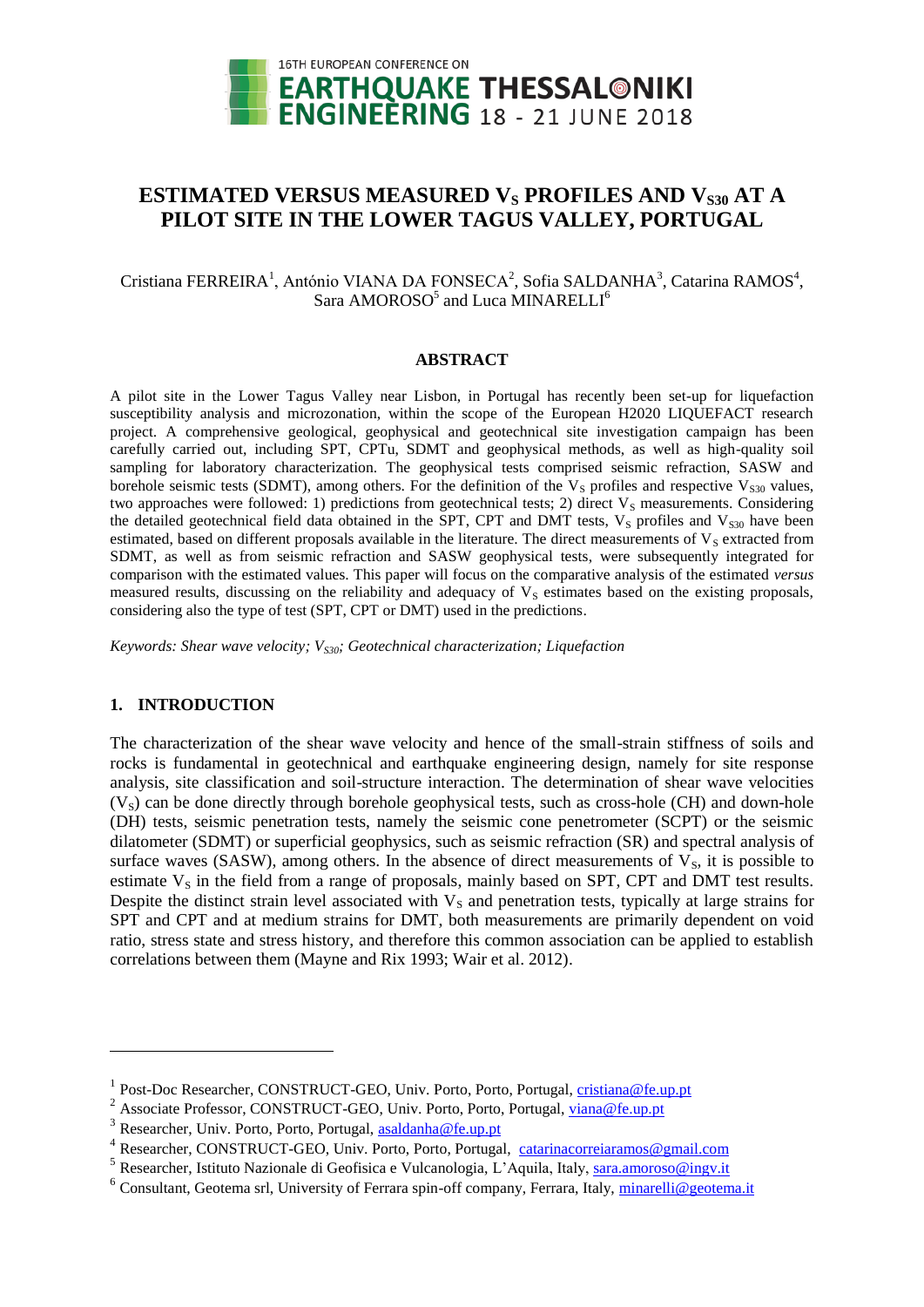#### *1.1 Estimate of V<sup>S</sup> profiles from in situ penetration tests*

For the estimate of  $V_s$  from penetration field results, Wair et al. (2012) combined, reviewed and discussed the numerous available proposals in the literature, according to soil type and penetration test method. For SPT data, the authors suggested the use of the proposals summarized in Table 1 for different Quaternary soils. The correlation proposed for all soils was derived from Ohta & Goto (1978). For clays and silts, the geologic age (Holocene, Pleistocene and Quaternary) and type of deposition were considered, by introducing age scaling factors (ASF) and focusing on the proposals of Ohta and Goto (1978) and Lee (1992). For sands, the representative equation was developed also taking into account the geologic age, by approximating Ohta and Goto (1978) and Piratheepan (2002) equations.

| Soil type       |                                                 | <b>Age Scaling Factors</b> |             |  |
|-----------------|-------------------------------------------------|----------------------------|-------------|--|
|                 | $V_s$ estimates for Quaternary soils $(m/s)$    | Holocene                   | Pleistocene |  |
| All soils       | $30 N_{60}^{0.215} \sigma_v^{0.275}$            | 0.87                       | 1.13        |  |
| Clays and silts | 26 $\overline{N_{60}}^{0.17}$ $\sigma_v^{0.32}$ | 0.88                       | 1.12        |  |
| Sands           | $30 N_{60}^{0.23} \sigma_{v}^{0.23}$            | 0.90                       | 117         |  |

Table 1: Proposals for SPT–stress– $V_S$  correlation for different soil types (Wair et al., 2012)

For the estimate of  $V_s$  from CPT test results, Wair et al (2012) analyzed a wide range of available proposals, according to soil type and geologic age. From their analysis, these authors suggested the calculation of  $V_s$  from the average of the values obtained using Mayne (2006), Andrus et al. (2007) and Robertson (2009) equations for all soils, as presented in Table 2. These correlations make use of different parameters measured in the CPT test, therefore taking into account not only soil strength, but also soil type in the form of the soil behavior type index,  $I_c$ . Wood et al. (2017) also considered these proposals as most representative of the CPT-V<sub>S</sub> correlations based on global datasets. During this work, it was found that the proposal of Hegazy & Mayne (1995) was more appropriate than Mayne  $(2006)$  for very low values of  $f_s$ .

Table 2: Proposals for CPT– $V_s$  correlation for all soils (Wair et al., 2012)

<span id="page-1-0"></span>

| <b>Proposal</b>       | Geologic age | $V_s$ estimates for all soils $(m/s)$                                                                 |
|-----------------------|--------------|-------------------------------------------------------------------------------------------------------|
| Hegazy & Mayne (1995) | Quaternary   | 10.1 log (q <sub>c</sub> )-11.4) <sup>1.67</sup> (100 f <sub>s</sub> /q <sub>c</sub> ) <sup>0.3</sup> |
| Mayne (2006)          | Quaternary   | $118.8 \log(f) + 18.5$                                                                                |
| Andrus et al. (2007)  | Holocene     | 2.27 $q_t^{0.412} I_C^{0.989} z^{0.033}$                                                              |
| Robertson (2009)      | Quaternary   | $[10^{(0.551c+1.68)}(q_t-\sigma_{v0}^{\prime})/p_a]^{0.5}$                                            |

As shown in [Table 2,](#page-1-0) the correlation equations were generally developed for Holocene or Quaternary soils, which may slightly underestimate  $V_s$  for Pleistocene soils. However, Robertson (2009) found these to be generally valid for all Quaternary soils.

For the estimate of  $V_s$  from DMT results, Marchetti et al. (2008) constructed a diagram (Figure 1) and interpolated a correlation (Table 3), based on the seismic dilatometer results obtained at thirty-four different research sites, in a variety of soil types. Therefore the experimental diagram presented in Figure 1 and the equations shown in Table 3 can provide estimates of the small strain shear modulus  $G_0$  (hence  $V_s$ ) from the DMT parameters  $I_D$  (material index),  $K_D$  (horizontal stress index) and  $M_{DMT}$ (constrained modulus) calculated with the usual DMT interpretation formulae (Marchetti et al. 2001). As it clearly appears from Figure 1 and Table 3, the ratio  $G_0 / M_{\text{DMT}}$  varies in a wide range ( $\approx 0.5$  to 20 for all soils) and it is strongly dependent on (at least) both soil type and stress history, by means of  $I<sub>D</sub>$ and  $K_D$  respectively. In this respect, Amoroso (2014) presented a comparison between CPT and DMTpredicted and measured  $V<sub>S</sub>$  profiles at six research sites, showing that DMT- $V<sub>S</sub>$  predictions are more consistent than CPT predictions. This conclusion was justified by the availability on DMT of  $K_{D_2}$ , which is noticeably reactive to stress history, prestraining/aging and structure (Marchetti et al. 2001),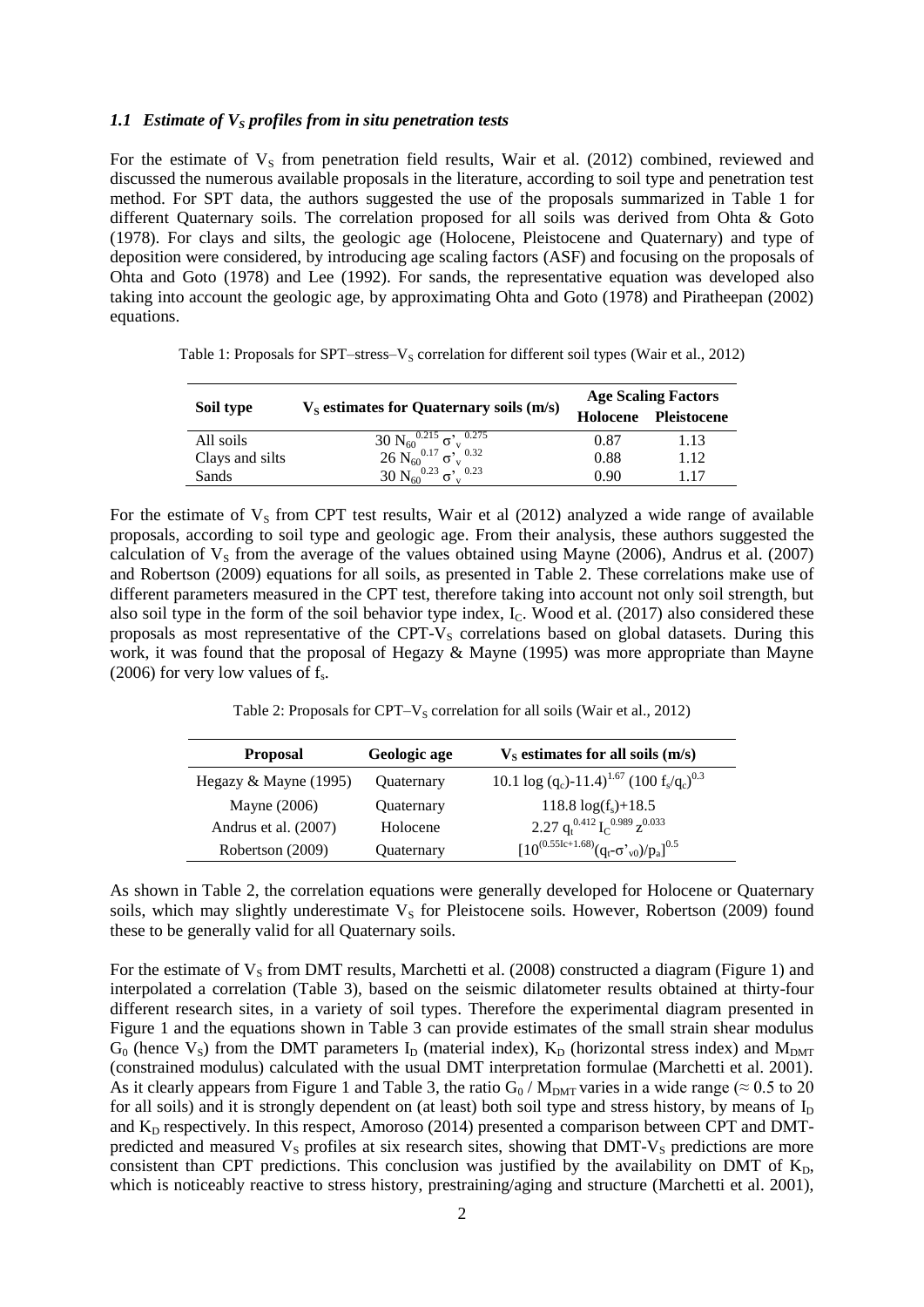while scarcely felt by  $q_c$  from CPT. In addition, the DMT-V<sub>S</sub> predictions are univocal while the CPT-V<sub>S</sub> predictions are subjected to the additional uncertainties related for example to geologic age and effective stress state.



Figure 1. Ratio  $G_0/M_{\text{DMT}}$  vs.  $K_D$  for various soil types (Marchetti et al., 2008)

Table 3: Proposals for  $DMT-V_S$  correlation for all soils (Marchetti et al. 2008)

| <b>Proposal</b> | <b>Material Index</b> | <b>Interpolated correlation</b>                                                     |
|-----------------|-----------------------|-------------------------------------------------------------------------------------|
|                 | $I_{\rm n}$ < 0.6     | $G_0/M_{\text{DMT}} = 26.177 \cdot K_D^{-1.0066}$                                   |
|                 |                       | Marchetti et al. (2008) $0.6 < I_D < 1.8$ $G_0/M_{DMT} = 15.686 \cdot K_D^{-0.921}$ |
|                 | $I_{\rm p} > 1.8$     | $G_0/M_{DMT} = 4.5613 \cdot K_D^{-0.7967}$                                          |

#### *1.2 Definition of VS30*

In order to classify a soil profile for characterizing its effects on site response and ground motion, several authors have suggested the use of  $V<sub>S30</sub>$ , the time-averaged shear wave velocity at the first 30 meters.  $V<sub>S30</sub>$  can be computed from the recorded shear wave velocities down to such depth, by considering the harmonic average of all values, distinct from the arithmetic average of  $V<sub>S</sub>$ . As shown in Equation 1,  $V_{S30}$  is calculated dividing the depth of 30 m by the sum of the travel times for shear waves travelling through each soil layer (Wair et al., 2012).

$$
V_{S30} = \frac{30}{\sum \frac{d}{V_S}}\tag{1}
$$

According to Eurocode 8, there are five typical ground types (A, B, C, D, E) and 2 special ground types  $(S_1, S_2)$  that may be used to account for the influence of local ground conditions on the seismic action, based on  $V_{S30}$  values. Alternatively, if the value of  $V_{S30}$  is not available, N<sub>SPT</sub> data or the undrained shear strength  $C_u$  can be used. Figure 2 presents the description of each ground type and its defining parameters.

Also based on  $V_{S30}$ , the Caltrans Seismic Design Criteria classifies sites into six categories (Soil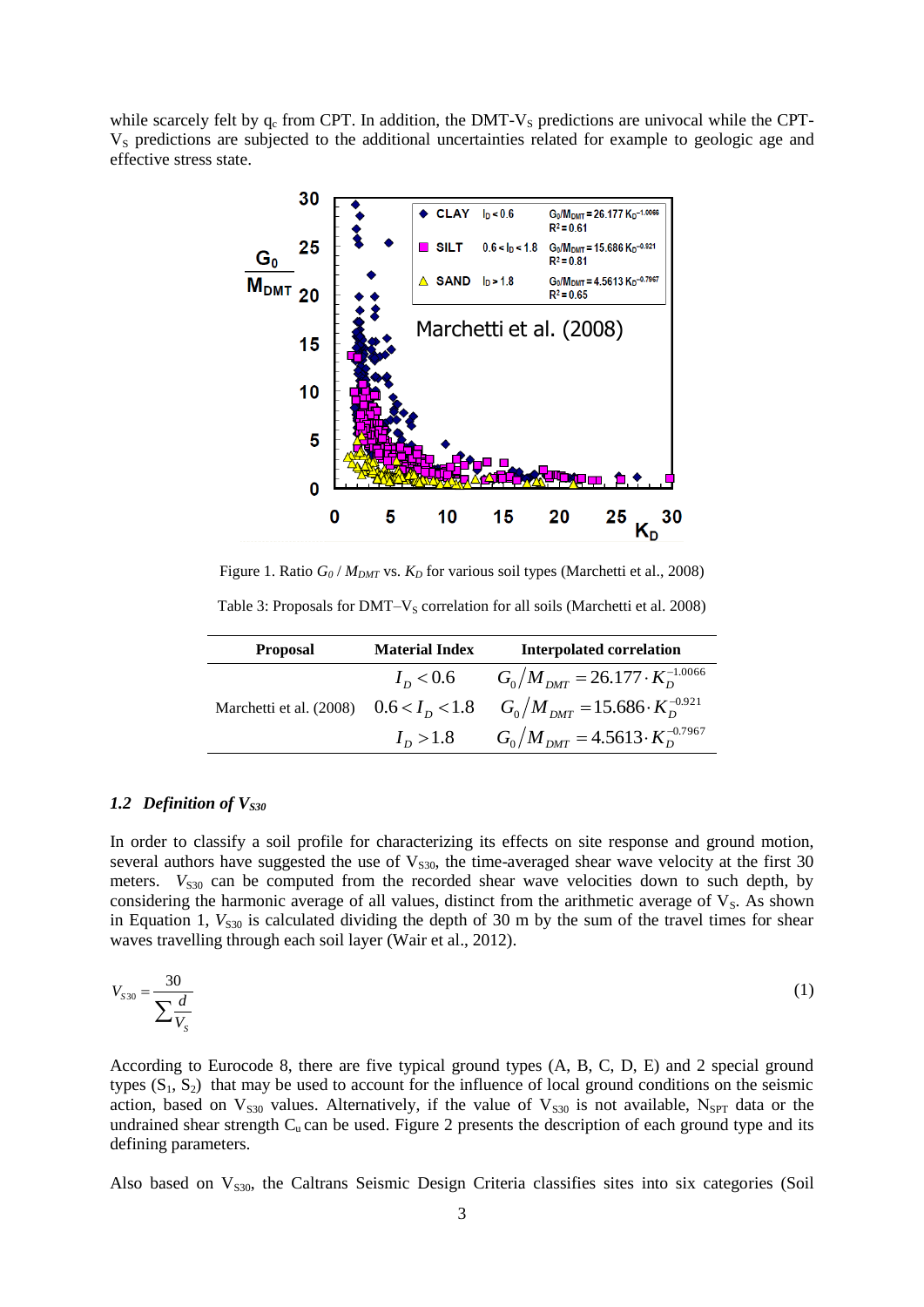Profile Types A through F), as presented in Figure 3. The Caltrans site classes are different from Eurocode 8, but consistent with those used by other American codes and standards, including the National Earthquake Hazard Reduction Program (BSSC, 2003) and American Society of Civil Engineers (ASCE 2006, 2010).

| Ground type and description                                                                                                                                                                     | $V_{s30}$ (m/s) | $N_{SPT}$ | $C_n$ (kPa) |
|-------------------------------------------------------------------------------------------------------------------------------------------------------------------------------------------------|-----------------|-----------|-------------|
| A: Rock or other rock-like geological formation, including at most 5 m of<br>weaker material at the surface.                                                                                    | > 800           |           |             |
| <b>B</b> : Deposits of very dense sand, gravel or very stiff clay, at least several<br>tens of meters in thickness, characterized by a gradual increase of<br>mechanical properties with depth. | $360 - 800$     | > 50      | > 250       |
| C: Deep deposits of dense or medium dense sand, gravel or stiff clay with<br>thickness from several tens to many hundreds of meters.                                                            | $180 - 360$     | $15 - 50$ | $70 - 250$  |
| <b>D</b> : Deposits of loose-to-medium cohesionless soil (with or without some<br>soft cohesive layers), or of predominantly soft-to-firm cohesive soil.                                        | < 180           | < 15      | < 70        |
| <b>E</b> : Soil profile consisting of a surface alluvium layer with $V_s$ of type C or D<br>with thickness of about 5 m and 20 m, underlain by stiffer material with $V_s$<br>$> 800$ m/s.      |                 |           |             |
| $S_1$ : Deposits consisting, or containing a layer at least 10 m thick, of soft<br>clays/silts with a high plasticity index $(PI > 40)$ and high water content                                  | < 100           |           | $10 - 20$   |
| $S_2$ : Deposits of liquefiable soils, of sensitive clays, or any other soil profile<br>not included in types $A - E$ or $S1$                                                                   |                 |           |             |

Figure 2. Classification of soil profile types according to Caltrans/NEHRP (Caltrans, 2006)

| Site        | Soil profile type                            | $V_{s30}$ (m/s) | $N_{\rm SPT}$            | $Cn$ (kPa) |
|-------------|----------------------------------------------|-----------------|--------------------------|------------|
| class       |                                              |                 |                          |            |
| A           | Hard rock                                    | >1500           |                          |            |
| B           | Rock                                         | 760 a 1500      | $\overline{\phantom{a}}$ | -          |
| $\mathbf C$ | Very dense soil and soft rock                | 360 a 760       | > 50                     | >100       |
| D           | Stiff soil                                   | 180 a 360       | $15 - 50$                | $50 - 100$ |
| E           | Soft soil $\frac{1}{1}$                      | ${<}180$        | < 15                     | < 50       |
| F           | Soils requiring site-specific evaluation $2$ |                 |                          |            |

<sup>1</sup>Site Class E includes any profile with more than 3 m of soft clay, defined as soil with PI > 20, w > 40% and C<sub>u</sub> < 25 kPa; <sup>2</sup>Site Class F includes: (1) Soils vulnerable to failure or collapse under seismic loading (liquefiable soils, quick and highly sensitive clays, and collapsible weakly cemented soils). (2) Peat and/or highly organic clay layers more than 3 m thick. (3) Very high plasticity clay (PI  $> 75$ ) layers more than 8 m thick. (4) Soft to medium clay layers more than 36 m thick.

Figure 3. Classification of soil profile types according to Eurocode 8 (CEN, 2010)

If the shear wave velocities (either measured or predicted from other test data) do not extend to the predefined depth of 30 m, extrapolation may be relevant for a more accurate estimate of  $V<sub>S30</sub>$ . Boore (2004) carried out statistical analyses of borehole data extended at least to 30 m and proposed an extrapolation method for  $V_{530}$ . This method considers the shear wave velocities measured to a terminal depth *d* and computes the time-average  $V_{Sd}$ , analogous to  $V_{S30}$ , which is then correlated with  $V_{S30}$  by means of Equation 2:

$$
\log V_{S30} = a + b \cdot \log V_{Sd} \tag{2}
$$

where *a* and *b* are regression coefficients, provided in Boore (2004) and Wair et al (2012) for depths ranging from 10 to 29 m. Naturally, correlation becomes stronger as the last depth of measurement approaches 30 m. Extrapolating shallow velocity data to calculate  $V_{s30}$  may be appropriate for most sites, where relatively uniform soil conditions are expected. However, this method could lead to errors, for sites with a clear velocity contrast within the first 30 meters.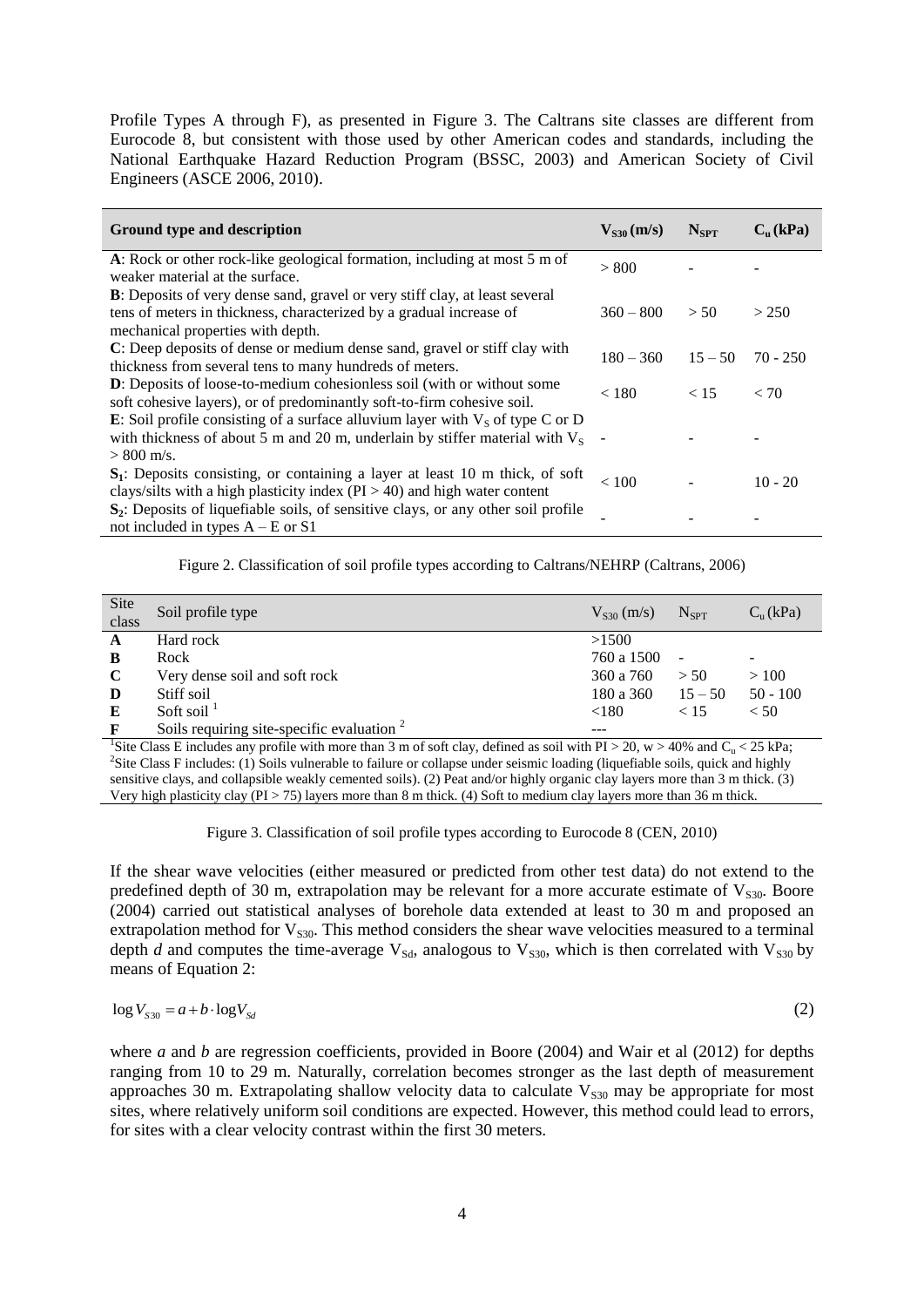## **2. PILOT SITE CHARACTERIZATION**

#### *2.1 Seismological and geological setting*

The seismicity of Portugal is heterogeneous and distinct seismic behavior is considered for different regions, as prescribed in the Portuguese National Annex of Eurocode 8 (EC8-NA) (CEN, 2010). Seismicity increases in intensity from North to South and it is concentrated in the South and the Atlantic margins. Based on the available records, most earthquake epicenters are located around the cities of Lisbon and Évora, in the Lower Tagus River Valley (LTV) region, and along the Algarve coast, due to the proximity to the boundary between the Eurasian and African plates (Ferrão et al. 2016). The greater Lisbon area is considered to have higher seismic risk, since it is affected by the occurrence of not only large magnitude  $(M_w>8)$  offshore earthquakes, but also moderate  $(M_w<sub>0</sub>)$ onshore earthquakes (Vilanova and Fonseca, 2007). The Lower Tagus River Valley (LTV), located in the densely populated and developed region of Lisbon, has been disturbed by severe earthquakes causing serious damage and many casualties (Cabral et al., 2011). This seismicity comprises distant events, as the 1755 earthquake, generated in the Eurasia-Nubia plate boundary zone, and M=6–7 local intraplate earthquakes, as in 1344, 1531, and 1909. Geologically, this area comprises up to about 2000 m of Tertiary (Paleocene to Pliocene) sediments, Pleistocene fluvial terraces, and a thick (up to 70 m) Upper Pleistocene to Holocene alluvial cover (Cabral et al., 2011). The specific seismological, geological, geomorphological and hydrological setting in this area combines all the requirements for earthquake-induced liquefaction triggering (Viana da Fonseca et al., 2018). A liquefaction potential zonation map of Continental Portugal, presented by Jorge (1993) and further developed by Jorge and Vieira (1997), also evidences the high liquefaction potential in this region.

Based on these findings and after the collection of pre-existing geotechnical information in the metropolitan region of Lisbon, a pilot site on liquefiable soils was set up in Lezíria Grande de Vila Franca de Xira, near Benavente, within the scope of the European H2020 LIQUEFACT research project (LIQUEFACT, 2017, Saldanha, 2017, Viana da Fonseca et al., 2018).

#### *2.2 Geological, geotechnical and geophysical site characterization*

The area of interest for the pilot site on liquefiable soils includes an important recently built infrastructure, the A10 highway bridge. The number and location of the site investigation points are identified in

[Figure](#page-5-0) , which were selected considering the geological interpretation of the site, coupled with the information provided by the liquefaction zonation map by Jorge (1993). In this campaign, a large amount of geotechnical investigations was considered and performed, including boreholes, standard penetration tests, cone penetration tests, seismic dilatometer and geophysical tests. In addition, a seismic microzonation is being carried out, for which a series of noise measurements along the A10 Bridge and two other alignments have also been performed, to collect additional information on the existing impedance contrast and to calibrate the results of other noise measurements in the Tagus valley.

A summary of the geological, geotechnical and geophysical site characterisation is provided in [Table](#page-5-1)  [4.](#page-5-1) Description of these test procedures and details of the obtained results can be found in Saldanha (2017) and Viana da Fonseca et al. (2017, 2018).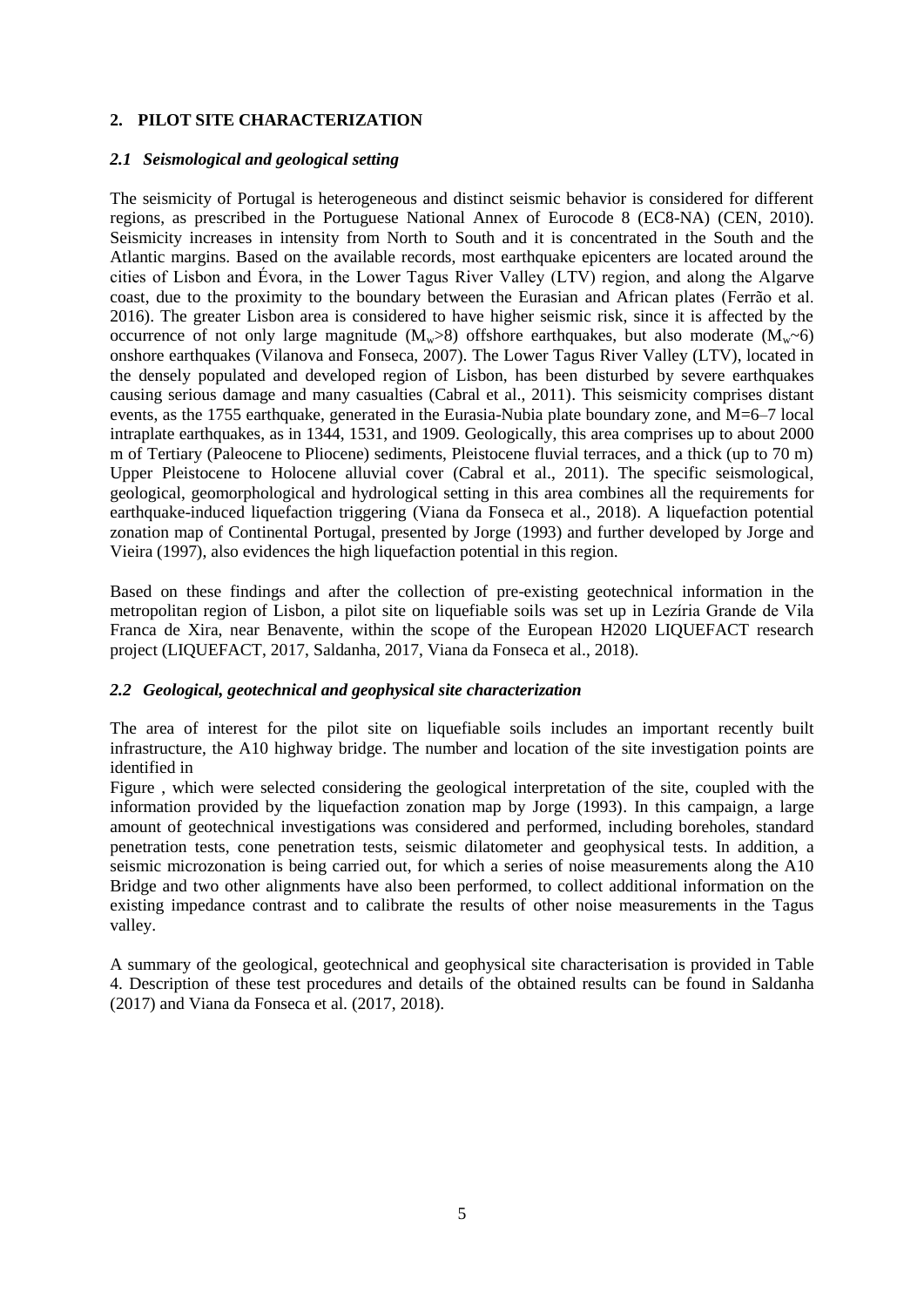

Figure 4. Location of the pilot site, superimposed on the liquefaction zonation map (from Jorge, 1993)

| Table 4: Geotechnical and geophysical site characterisation performed at the pilot site |  |  |  |
|-----------------------------------------------------------------------------------------|--|--|--|
|                                                                                         |  |  |  |
|                                                                                         |  |  |  |

<span id="page-5-1"></span><span id="page-5-0"></span>

| Type and number of tests |                           | Site investigation points                  |
|--------------------------|---------------------------|--------------------------------------------|
| Geotechnical             | 2 SPT                     | SI1: SI7                                   |
|                          | 8 CPTu                    | SI1, SI2, SI3, SI4, SI5, SI6, SI7, SI10    |
|                          | 3 SDMT                    | SI7, SI8, SI9                              |
| Geophysical              | 1 SASW                    | SI5                                        |
|                          | 8 Seismic Refraction (SR) | SI1, SI5, SI6, SI7, SI9, SI11, SI12 e SI13 |

The analysis of the SPT test results was implemented on a spreadsheet, based on Idriss & Boulanger (2010) and Boulanger & Idriss (2014). The interpretation of CPT results was made, based on the proposals of Robertson (2009) and Boulanger & Idriss (2014). For this task, a specific software package, CLiq® version v.2.0.6.92, was used, which was specifically developed for CPT liquefaction potential analysis (GeoLogismiki, 2017).

For the purpose of this paper, the analysis of the in situ characterisation results will focus on the comparison of seismic wave velocity measurements from geophysical tests and its predictions from geotechnical tests, namely SPT, CPTu and DMT.

# 3. **ESTIMATED VERSUS MEASURED V<sub>S</sub> PROFILES AND V<sub>S30</sub>**

## *3.1 Comparison of V<sup>S</sup> profiles at different testing locations*

The results of the geotechnical tests in this site investigation campaign are available elsewhere (Viana da Fonseca et al. 2017, 2018). Based on the  $V_s$  prediction proposals previously presented, the estimated and measured  $V<sub>S</sub>$  profiles have been produced for each site investigation point, which are illustrated in Figures 5 to 7. In the two locations where SPT tests were conducted, namely SI1 and SI7, simplified soil profiles have been produced, as illustrated in

[Figure .](#page-6-0)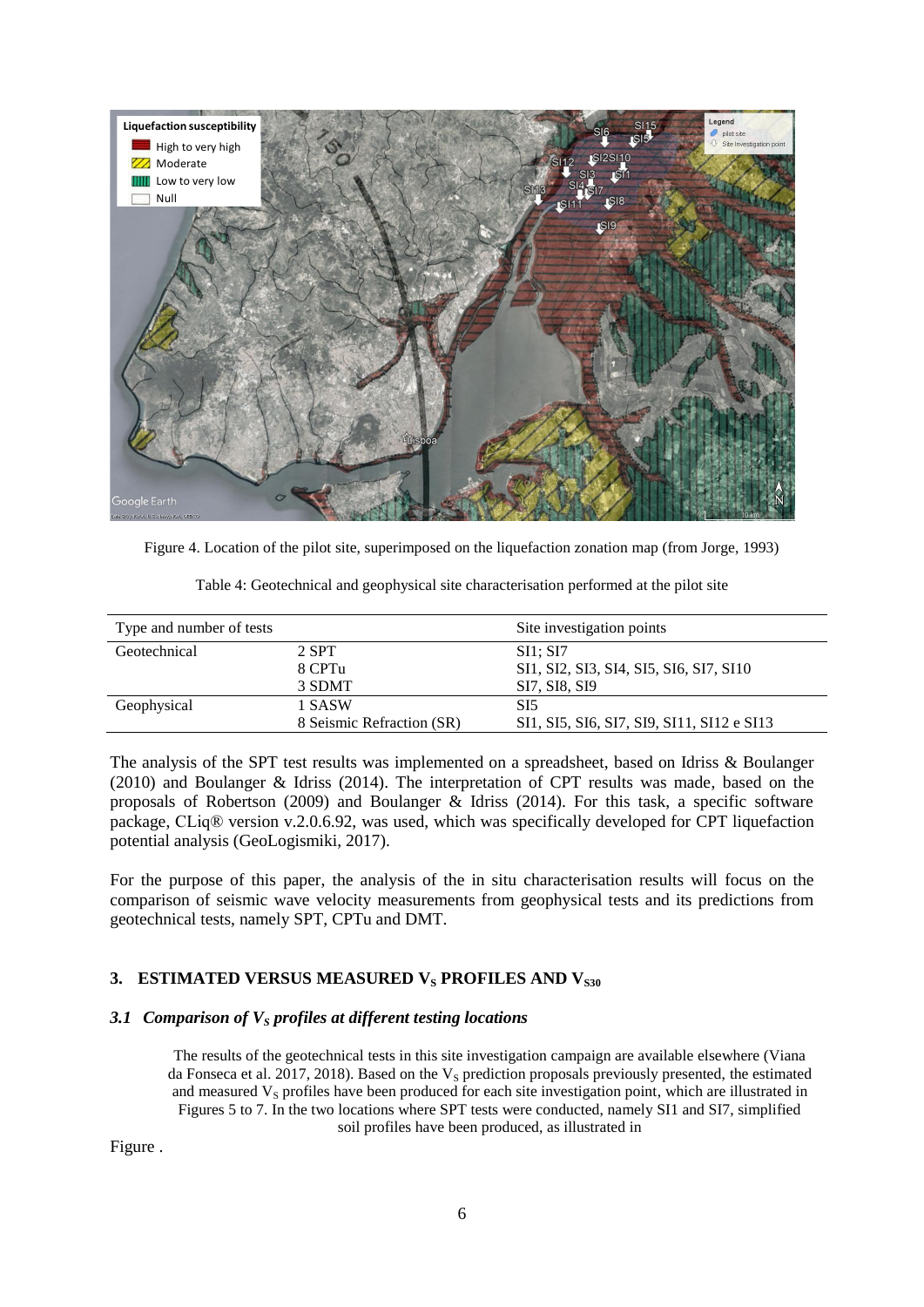

<span id="page-6-0"></span>Figure 5. Estimated and measured V<sub>S</sub> at SI1 (via SPT, CPTu, SR) and SI7 (via SPT, CPT, SR, SDMT)



Figure 6. Estimated and measured  $V_S$  at SI5 (via CPT, SR, SASW) and SI6 (via CPT, SR)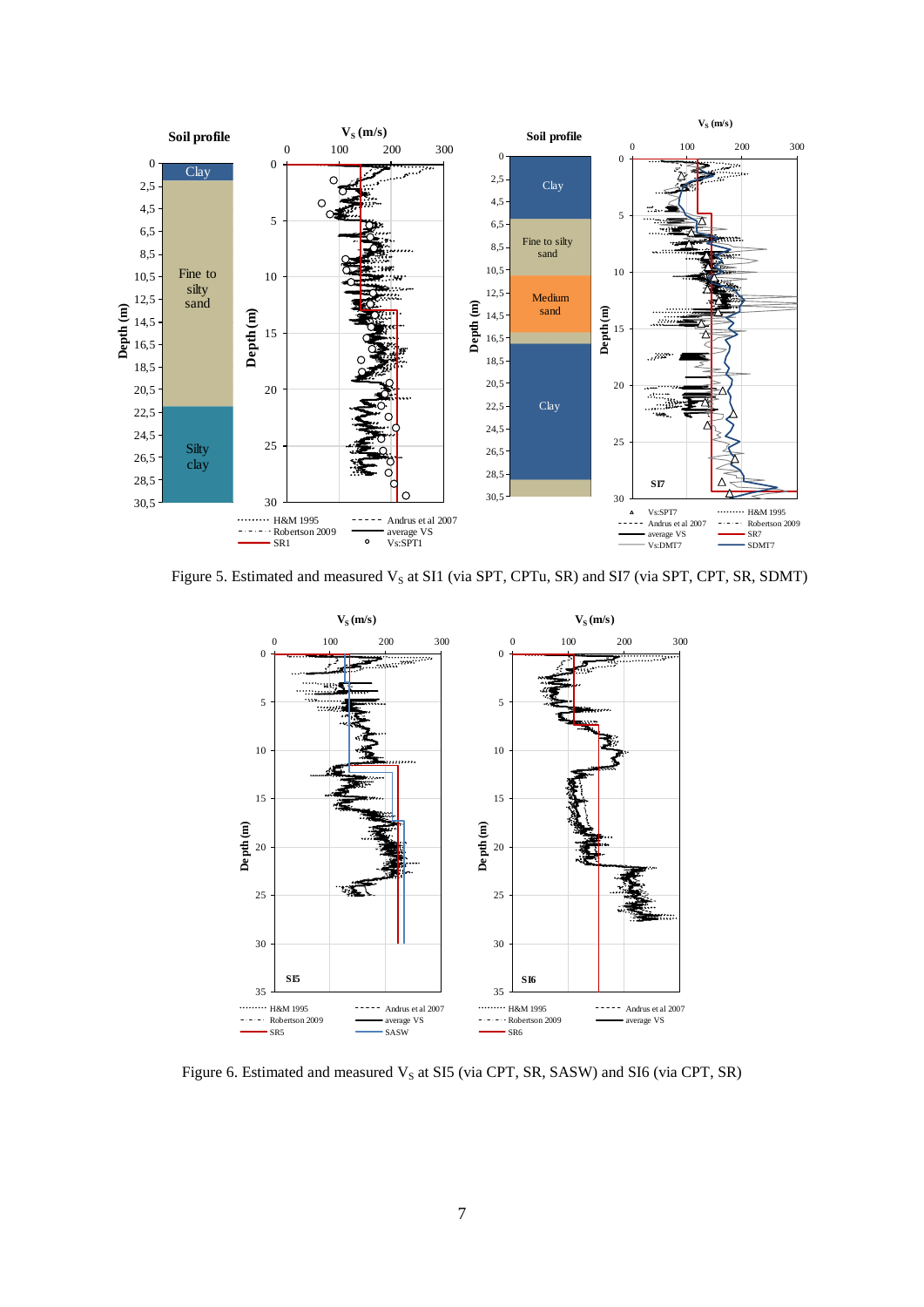

Figure 7. Estimated and measured Vs at SI9 (via DMT, SDMT, SR) and at SI12 (via CPT, SR)

From these figures, the comparison between  $V<sub>S</sub>$  predictions and measurements generally shows a good agreement. In some cases, namely in SI9, the overlap of the profiles is substantial. Despite the clear variability and heterogeneity in depth of the  $V<sub>S</sub>$  profiles, the values of shear wave velocity are generally below 300 m/s, except for SI9. As expected, the use of surficial wave methods produce simplified  $V<sub>S</sub>$  profiles, which are in good agreement with the other  $V<sub>S</sub>$  profiles only when there is an increase in stiffness with depth, as for example in SI9. On the contrary, when the stiffness decreases with depth or exhibits an erratic profile, for example in SI5, SI6 and SI7, the seismic refraction or SASW results are indicative of an average value of  $V<sub>S</sub>$ . It can be concluded that surface geophysical methods provide good indications regarding the variation of stiffness in depth; however, complementary information, even if obtained through correlations with other in situ testing methods, may be of great use to validate and confirm those results.

In terms of the  $V_s$  predictions based on SPT, obtained in SI1 and SI7, the results are very similar in depth to those of other methods. In particular, the similarity between the  $V_s$ -SPT and  $V_s$ -SDMT profiles in SI7 is evident. For the case of the different available correlations for CPT predictions of  $V_s$ , a good agreement was found. Robertson (2009) proposal provided very similar results to the average of the three proposals; hence, it is considered the most appropriate for these soils. As for the  $V_s$ profiles estimated from DMT and measured in SDMT obtained in SI7 and SI9, an excellent agreement was observed, which confirms the good consistency and reliability of Marchetti et al. (2008) proposal for the prediction of  $V_s$ .

## *3.2 Comparison of VS30*

Following the methodology for determination of  $V<sub>S30</sub>$  previously presented, the  $V<sub>S30</sub>$  values have been computed from the estimated and measured  $V<sub>S</sub>$  profiles in each site investigation point. Since the geotechnical and geophysical tests reached different depths, in order to measure  $V<sub>S30</sub>$  the last-depth parameters have been extended to 30 m depth, when the test depth was smaller than 30 m. For the purpose of comparison, these values have been compiled in [Table](#page-8-0) and in [Figure](#page-8-1) .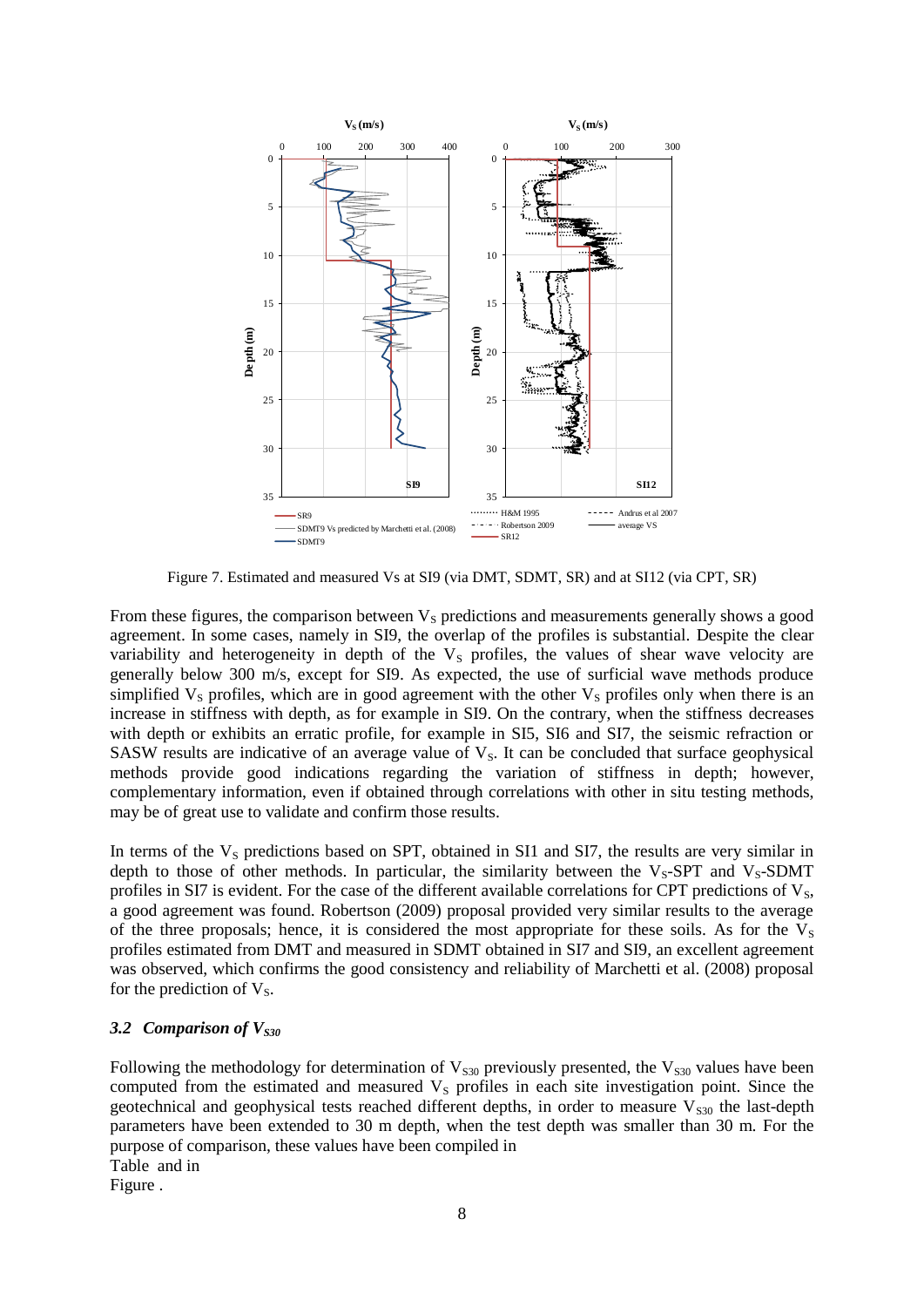|                         |            | <b>Estimated values</b> |            | <b>Measured values</b> |           |             |
|-------------------------|------------|-------------------------|------------|------------------------|-----------|-------------|
| <b>Testing location</b> | <b>SPT</b> | $CPTu^{\#}$             | <b>DMT</b> | <b>SDMT</b>            | <b>SR</b> | <b>SASW</b> |
| SI <sub>1</sub>         | 145.08     | 149.41                  |            |                        | 172.71    |             |
| SI2                     |            | 125.63                  |            |                        |           |             |
| S <sub>I3</sub>         |            | 124.74                  |            |                        |           |             |
| SI4                     |            | 134.40                  |            |                        |           |             |
| SI5                     |            | 155.05                  |            |                        | 177.76    | 175.23      |
| SI <sub>6</sub>         |            | 118.34                  |            |                        | 140.20    |             |
| SI7                     | 136.34     | 120.17                  | 138.40     | 154.54                 | 142.05    |             |
| SI <sub>8</sub>         |            |                         | 165.16     | 168.59                 |           |             |
| S <sub>I9</sub>         |            |                         | 212.26     | 201.43                 | 172.79    |             |
| <b>SI10</b>             |            | 145.13                  |            |                        |           |             |
| <b>SI11</b>             |            |                         |            |                        | 122.30    |             |
| <b>SI12</b>             |            | 97.90                   |            |                        | 127.14    |             |
| <b>SI13</b>             |            |                         |            |                        | 128.54    |             |

<span id="page-8-0"></span>Table 5:  $V_{S30}$  from estimated (via SPT, CPT and DMT) and measured (via SDMT, RS and SASW)  $V_S$  profiles

# extrapolated for 30 m, for the cases of maximum depth below 30m according to Boore (2004)



Figure 8. Comparison of estimated  $\binom{4}{3}$  and measured  $V_{S30}$  values at the site investigation points

<span id="page-8-1"></span>From these results, it can be concluded that the soils in all site investigation points were characterized as soft soil ( $V_{s30}$  <180 m/s), except for SI9, where  $V_{s30}$  is slightly above that threshold from one measured  $V<sub>S</sub>$  profile. Despite some variability, all the results from the various tests in all testing locations belong to the same classification class. This classification as soft soil corresponds to Ground type D, according to Eurocode 8, and to soil type E, according to the Caltrans Seismic Design Criteria (2004). In SI9, the average  $V<sub>S30</sub>$  corresponds to 187 m/s, that is, in the borderline between soft and dense soil, from which the classification as soft soil is considered acceptable and conservative.

In terms of the estimated versus measured results, at SI7, it was possible to obtain four different but similar  $V_{s30}$  values, with a mean value of 138.28 m/s and a dispersion of less than 13%. In general,  $V<sub>S30</sub>$  values obtained from  $V<sub>S</sub>$  predictions correspond to the lower bound of the results, from which it can be argued that these predictions yield conservative values of shear wave velocity.

On a side note, the classification of all testing points of this pilot site as soft soils confirms the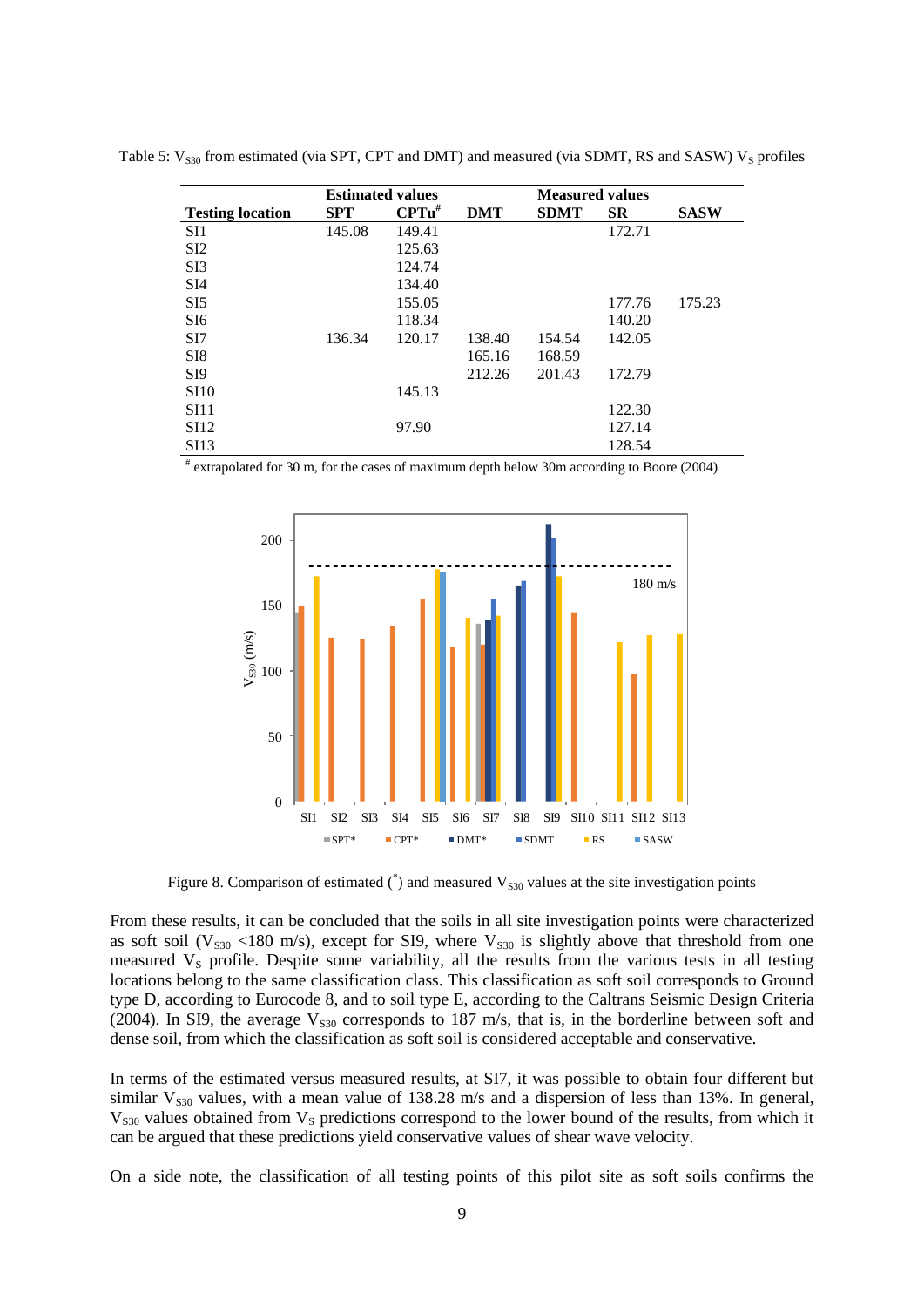appropriate choice of this zone as a pilot site for assessment of liquefaction susceptibility.

## **4. CONCLUSIONS**

This paper addresses the comparison between estimated and measured shear wave velocities in a pilot site on liquefiable soils in the Lower Tagus Valley near Lisbon, in Portugal. An extensive geophysical and geotechnical site investigation including SPT, CPTu, SDMT and geophysical methods, provided a good database of results for such comparisons to be made. Shear wave velocity profiles were produced from predictions from SPT, CPT and DMT tests and direct  $V_s$  measurements from seismic refraction, SASW and SDMT.

In general, the agreement was considerable and, in some cases, coincident. The correlations from SPT and CPT were found to be reliable and consistent, while yielding in general lower values than those directly measured. The correlation based on DMT results provided very similar  $V<sub>S</sub>$  profiles to those of the corresponding SDMT, thus evidencing the quality and reliability of this prediction proposal. In addition, the estimates of  $V<sub>S30</sub>$  based on those profiles were also comparable and consistent, suggesting that the use of adequate correlations for  $V<sub>S</sub>$  predictions from in situ penetration tests can be effectively made.

## **5. ACKNOWLEDGEMENTS**



LIQUEFACT project ("Assessment and mitigation of liquefaction potential across Europe: a holistic approach to protect structures / infrastructures for improved resilience to earthquakeinduced liquefaction disasters") has received funding from the European Union's Horizon 2020 research and innovation programme under grant agreement No GAP-700748.

Acknowledgements are due to the Portuguese stakeholders of LIQUEFACT, namely Teixeira Duarte, LNEG, ENMC, CMMontijo, CMBenavente, ABLGVFX, CENOR, GEOCONTROLE and COBA, as well as to Prof. Carlos Rodrigues and Dr. Rui Carrilho Gomes.

## **6. REFERENCES**

American Society of Civil Engineers (2006). Seismic Rehabilitation of Existing Buildings. ASCE/SEI 41-06, Reston, VA.

American Society of Civil Engineers (2010). Minimum Design Loads for Buildings and Other Structures. ASCE/SEI 7-10, Reston, VA.

Amoroso S (2014). Prediction of the shear wave velocity Vs from CPT and DMT at research sites. *Frontiers of Structural and Civil Engineering*, 8(1): 83-92, DOI: 10.1007/s11709-013-0234-6, Print ISSN: 2095-2430,Online ISSN: 2095-2449.

Andrus RD, Mohanan NP, Piratheepan P, Ellis BS, Holzer TL (2007). Predicting shear-wave velocity from cone penetration resistance, *Proc., 4th Inter. Conf. on Earthq. Geotech. Eng.*, Thessaloniki, Greece.

Boore DM (2004). Estimating  $V_{S(30)}$  (or NEHRP Site Classes) from shallow velocity models (depths  $< 30m$ ), *Bull. Seismo. Soc. Am*., 94(2):591–597.

Boulanger RW, Idriss IM (2014). CPT and SPT based liquefaction triggering procedures. Report No. UCD/CGM-14/01. Center for Geotechnical Modeling, University of California, Davis. 134 pp.

Building Seismic Safety Council (2003). *NEHRP Recommended Provisions for Seismic Regulations for New Buildings and Other Structures and Accompanying Commentary and Maps*, *FEMA 450*, Chapter 3, pp. 17–49.

Cabral J, Moniz C, Batlló J, Figueiredo P, Carvalho J, Matias L, Teves-Costa P, Dias R, Simão N. (2011) The 1909 Benavente (Portugal) earthquake: search for the source. Natural Hazards. 69: 1211-1227; doi:10.1007/s11069-011-0062-8.

Caltrans SDC (2004). Caltrans Seismic Design Criteria, version 1.3. *California Department of Transportation*, Sacramento, California.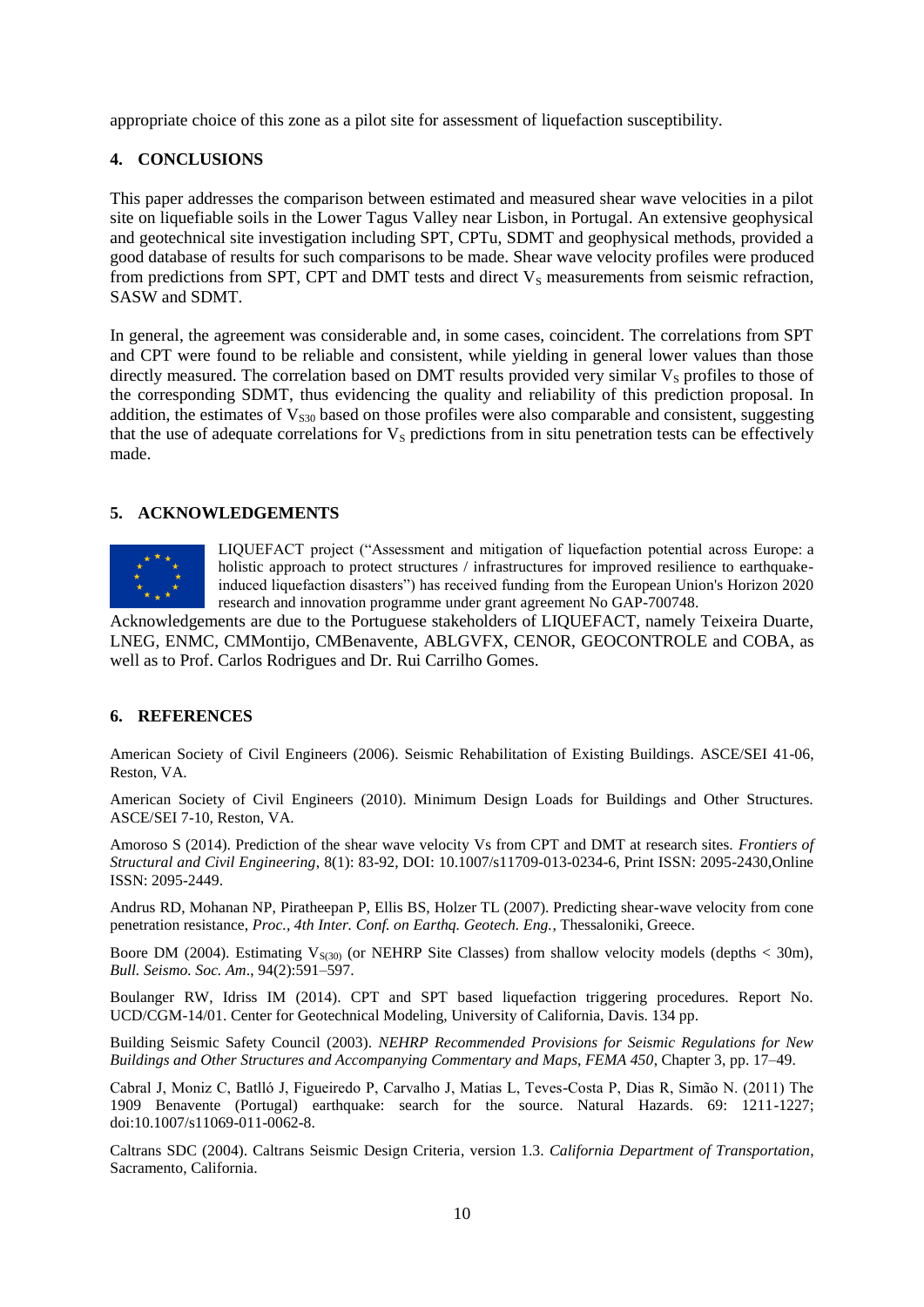CEN (2010): Eurocode 8: Design of structures for earthquake resistance.

Ferrão C, Bezzeghoud M, Caldeira B, Borges JF (2016). The Seismicity of Portugal and Its Adjacent Atlantic Region from 1300 to 2014: Maximum Observed Intensity (MOI) Map. Seismological Research Letters 87(3): 743/750. doi: 10.1785/0220150217.

Hegazy YA, Mayne PW (1995). Statistical correlations between VS and cone penetration data for different soil types. Proceedings of the International Symposium on Cone Penetration Testing, CPT'95, pp. 173-178.

GeoLogismiki (2017). https://geologismiki.gr/products/cliq/ (accessed in November 2017).

Idriss IM, Boulanger RW (2010). SPT-Based Liquefaction Triggering Procedures. *Report No. UCD/CGM-10- 02. Center for Geotechnical Modeling*, Department of Civil and Environmental Engineering, University of California, Davis. 259 pp.

Jorge C (1993) Zonation of Liquefaction Potential. Application Attempt to the Portuguese Territory. *Master Thesis in Engineering Geology*, New University of Lisbon.

Jorge C, Vieira A (1997). Liquefaction Potential Assessment - Application to the Portuguese Territory and to the Town of Setúbal. Seismic Behaviour of Ground and Geotechnical Structures, Sêco e Pinto (ed), Balkema: 33-43.

Lee SHH (1992). Analysis of the multicollinearity of regression equations of shear wave velocities, *Soils and Foundations*, 32(1):205–214.

LIQUEFACT (2017). Project Overview. Available at [http://www.liquefact.eu.](http://www.liquefact.eu/) (accessed in November 2017).

Marchetti S, Monaco P, Totani G, Calabrese M (2001). The Flat Dilatometer Test (DMT) in Soil Investigations – A Report by the ISSMGE Committee TC16. *Proceedings of Int. Conf. on Insitu Measurement of Soil Properties and Case Histories, Bali, 2001, official version reprinted in Flat Dilatometer Testing, Proc. 2nd Int. Conf. on the Flat Dilatometer, Washington D.C., April 2-5, 2006*, R.A.Failmezger, J.B.Anderson (eds), pp. 7-48.

Marchetti S, Monaco P, Totani G, Marchetti D (2008). In Situ Tests by Seismic Dilatometer (SDMT). *From Research to Practice in Geotechnical Engineering, ASCE, Geotechnical Special Publication*, J.E.Laier, D.K.Crapps, M.H.Hussein (eds), Vol. 180, pp. 292-311.

Mayne PW, Rix, GJ (1993). Gmax-qc relationships for clays, *Geotechnical Testing Journal*, 16(1):54–60.

Mayne PW (2006). *In situ* test calibrations for evaluating soil parameters. *Proc., Characterization and Engineering Properties of Natural Soils II*, Singapore.

Ohta Y, Goto N (1978). Empirical shear wave velocity equations in terms of characteristic soil indexes, *Earthq. Eng. Struct. Dyn*., 6:167–187.

Piratheepan P (2002). Estimating Shear-Wave Velocity from SPT and CPT Data. *Master of Science Thesis*, Clemson University.

Robertson PK (2009). Interpretation of cone penetration tests: a unified approach, *Canadian Geotechnical Journal*, 46(11):1337–1355.

Saldanha AS (2017). Microzonation of liquefaction susceptibility. Application to a case study in the Greater Lisbon area. *Master Thesis in Civil Engineering*, Univ. Porto (in Portuguese).

Viana da Fonseca A, Ferreira C, Ramos C (2017). D2.1 – Part 2: Report on ground characterization of the four areas selected as testing sites by using novel technique and advanced methodologies to perform in situ and laboratory tests – Lisbon Area in Portugal. *Deliverable D2.1 of the European H2020 LIQUEFACT research project*. January 2017.

Viana da Fonseca A, Ferreira C, Saldanha AS, Ramos C, Rodrigues C (2018). Comparative analysis of liquefaction susceptibility assessment by CPTu and SPT tests. *Proceedings of the 4th International Symposium on Cone Penetration Testing, CPT'18*. June 2018, Delft (accepted).

Vilanova S, Fonseca J (2007). Probabilistic seismic-hazard assessement for Portugal, *Bull. Seismol. Soc. Am.* 97, no. 5, 1702–1717.

Wair BR, DeJong JT, Shantz T (2012) Guidelines for Estimation of Shear Wave Velocity Profiles. *PEER Report 2012/08. Pacific Earthquake Engineering Research Center.*

Wood CM, McGann CR, Cox BR, Green R, Wotherspoon L, Bradley BA, Cubrinovski M (2017). A comparison of CPT-Vs correlations using a liquefaction case history database from the 2010-2011 Canterbury Earthquake